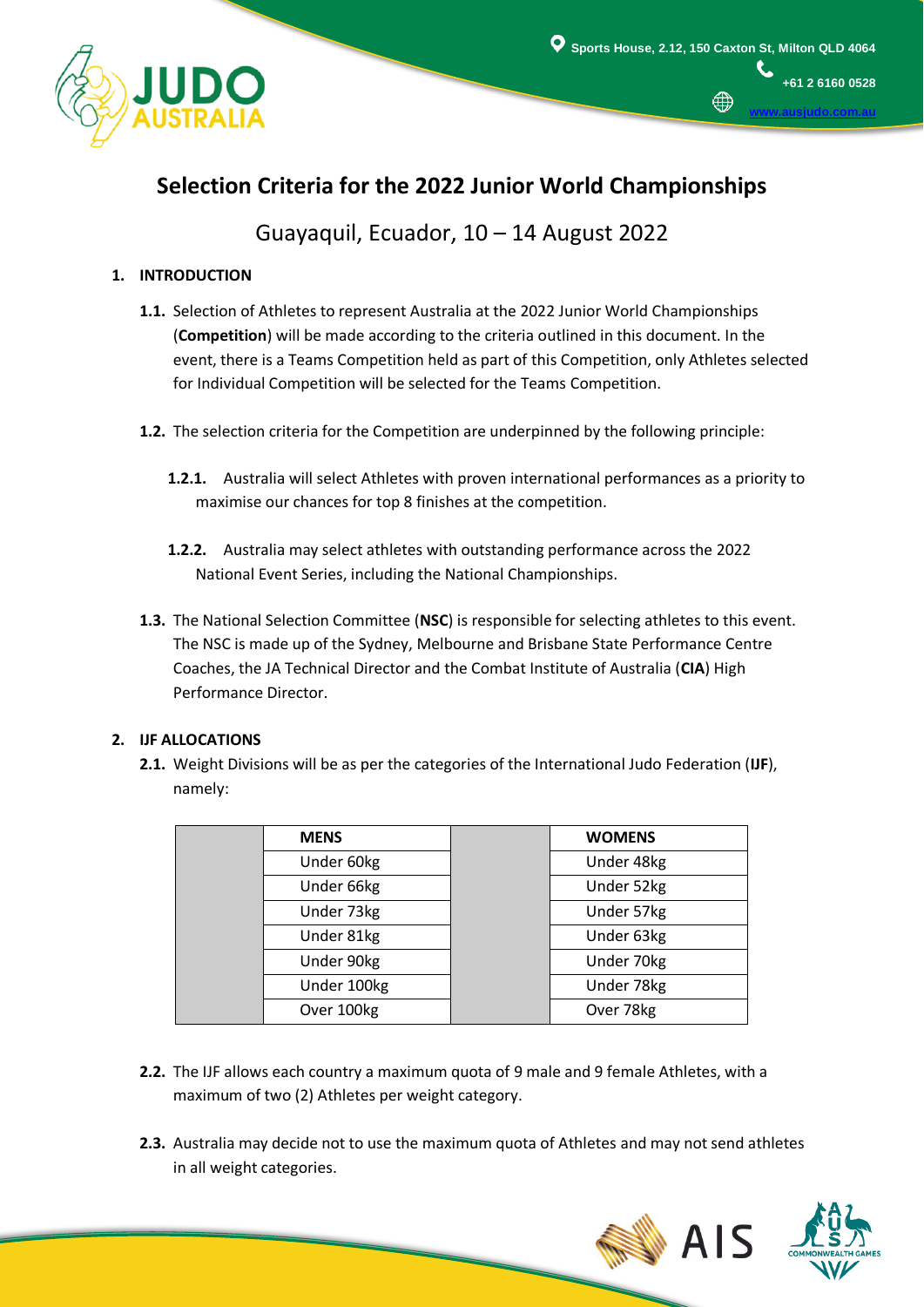

∰

**+61 2 6160 0528**

**[www.ausjudo.com.au](http://www.ausjudo.com.au/)**

### **3. ELIGIBILITY REQUIREMENTS**

- **3.1.** To be eligible for consideration for selection for the Competition, an Athlete must satisfy the following requirements:
	- $\triangleright$  born between 2002 and 2007;
	- $\triangleright$  be an Australian citizen or have IJF approval to represent Australia;
	- $\triangleright$  be a financial member of and be in good standing with JA;
	- $\triangleright$  have signed the current JA Team Member Agreement;
	- $\triangleright$  not by their actions or omissions brought themselves, JA, or the Team into disrepute or censure;
	- $\triangleright$  have no outstanding debt with JA (unless in agreement to manage such debt);
	- $\triangleright$  be at least 1<sup>st</sup> kyu, brown belt; and
	- $\triangleright$  hold a valid IJF ID Card.

#### **4. SELECTION PROCEDURE**

All Athletes considered for selection must meet the Eligibility Requirements as stated above at the date of selection, which will be at the conclusion of the 2022 National Championships on the 13 June 2022.

- **4.1.** Due to the limited international activity of this age group during the Covid 19 pandemic, eligible athletes will be considered for selection at the discretion of the National Selection Committee. The NSC will consider several factors, including (without limitation and in no particular order):
	- An athlete's performance on the National Event Series (**NES**), including the National Championships;
	- $\triangleright$  National Ranking Points
	- $\triangleright$  An athlete's performance and behavior at National Camps;
	- $\triangleright$  Quality and quantity of international wins;
	- CombatAUS/JA categorisation;
	- $\triangleright$  An athlete's stage of development and future potential to perform at benchmark events;
	- $\triangleright$  An athlete's technical and tactical competence;
	- $\triangleright$  An athlete's current fitness level; and
	- $\triangleright$  An athlete's commitment to the National Program.
- **4.2.** The NSC may select reserve Athletes for the Competition. In exercising this selection, the NSC will consider the factors listed under 4.1.
- **4.3.** The NSC will make decisions relating to any unforeseen circumstances relating to selections in their absolute discretion.
- **4.4.** The JA CEO will have final approval of all selections.

i